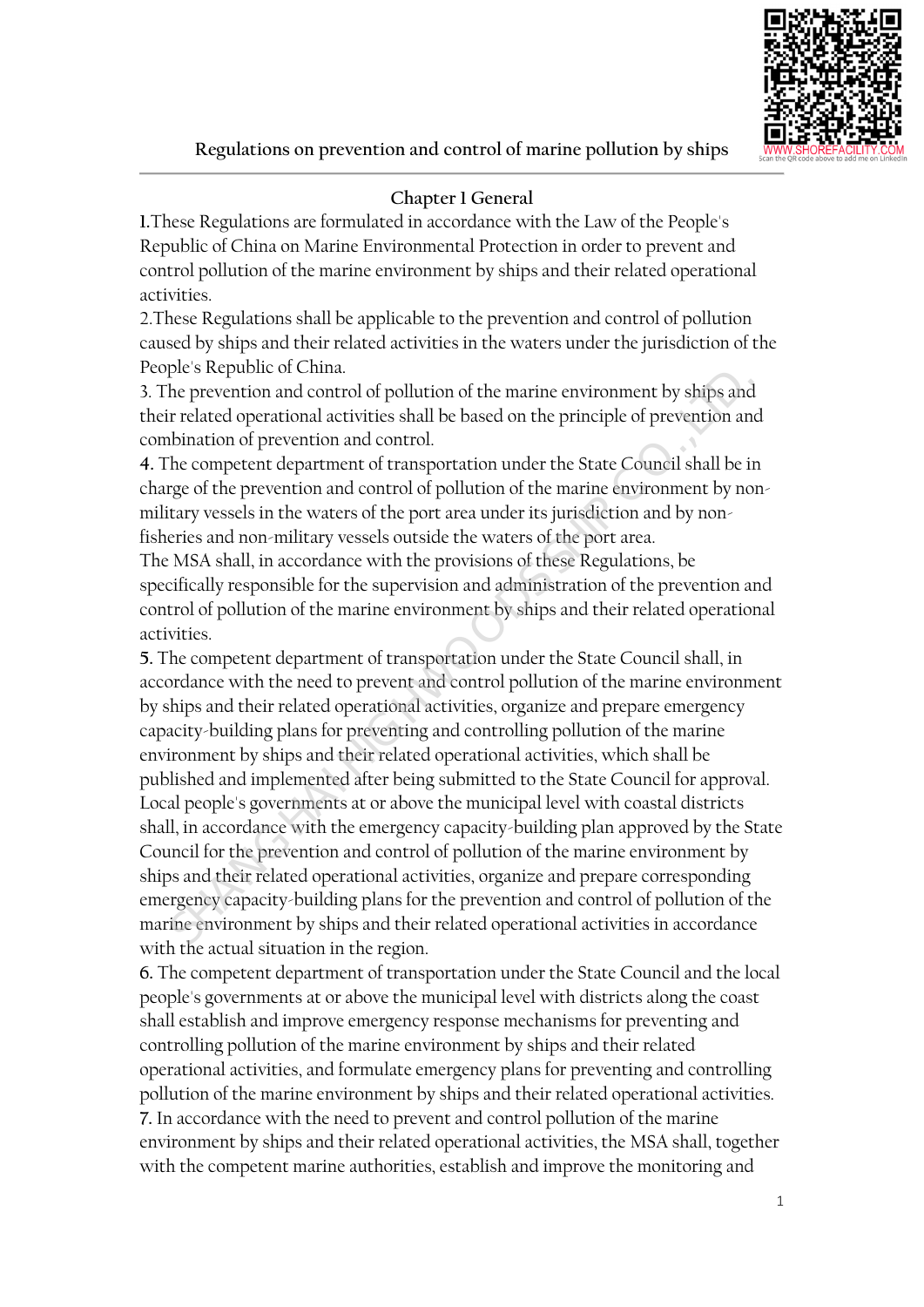monitoring mechanism for pollution of the marine environment by ships and their related operational activities, and strengthen the monitoring and monitoring of pollution of the marine environment by ships and their related operational activities. **8.** The competent department of transportation under the State Council and the local people's governments at or above the municipal level with districts along the coast shall, in accordance with the contingency capacity-building plan for preventing and controlling pollution of the marine environment by ships and their related operational activities, establish specialized contingency teams and emergency equipment storehouses and equip them with special facilities, equipment and equipment.

**9.**If any unit or individual finds that a ship or its related operational activities have caused or may cause marine environmental pollution, it shall immediately report it to the MSA nearby.

#### **Chapter 2 General provisions**

**10.**The ship's structure, equipment and equipment shall conform to the requirements of the relevant national technical norms for the prevention and control of pollution of the marine environment by ships and the international treaties concluded or acceded to by the People's Republic of China.

Ships shall, in accordance with laws, administrative regulations, the provisions of the competent department of transportation under the State Council and the requirements of international treaties concluded or acceded to by the People's Republic of China, obtain and carry with them corresponding certificates and documents for the prevention and control of marine environmental pollution by ships. Search of the state of the management system for sale operator of pair and the equipped with poperators and the equipped with SA nearby.<br>
Shapter 2 General provisions<br>
The ship's structure, equipment and equipment shall co

**11.** Owners, operators or administrators of Chinese vessels shall, in accordance with the provisions of the competent department of transportation under the State Council, establish and improve a management system for safe operation and prevention of pollution from ships.

The MSA shall examine and verify the management system for safe operation and prevention of pollution from ships. If it is qualified, it shall issue a certificate of conformity and a corresponding certificate of ship safety management.

**12.** Ports, wharfs, loading and unloading stations and units engaged in ship repair shall be equipped with pollution monitoring facilities and pollutant receiving facilities appropriate to the types of cargo and handling capacity or ship repair capacity, and keep them in good condition.

**13.** Ports, wharfs, loading and unloading stations and units engaged in ship repair, salvage and dismantling operations shall formulate relevant management systems for safe operation and pollution prevention, and equip corresponding pollution prevention equipment and equipment in accordance with the relevant national standards and standards for the prevention and control of pollution of the marine environment by ships and their related operations. Ports, wharfs, loading and unloading stations and units engaged in ship repair, salvage and dismantling operations shall regularly inspect and maintain the equipped antipollution equipment and equipment to ensure that the anti-pollution equipment and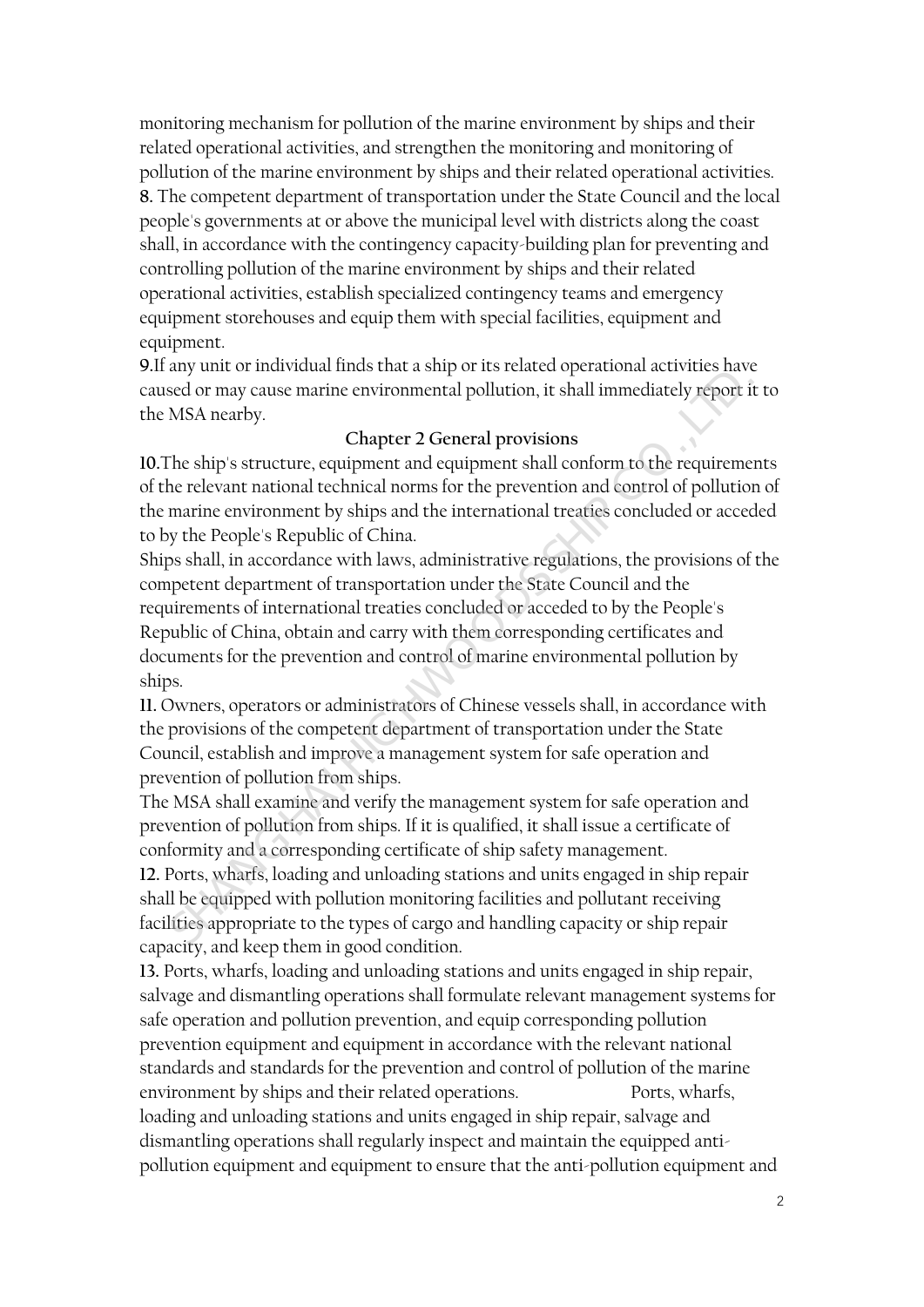equipment meet the requirements of preventing and controlling pollution of the marine environment by ships and their related operations.

**14.** The owner, operator or administrator of a ship shall formulate an emergency plan for preventing and controlling pollution of the marine environment by ships and their related operational activities and report it to the MSA for the record.

Operators of ports, wharfs, loading and unloading stations and relevant operating units shall formulate emergency plans for the prevention and control of pollution of the marine environment by ships and their related operational activities, and report them to the maritime administrative agencies and the competent environmental protection authorities for the record.

Ships, ports, wharfs, loading and unloading stations and other relevant operating units shall organize drills regularly in accordance with emergency plans and make appropriate records.

#### **Chapter 3. Discharge and reception of pollutants from ships**

**15.** Pollutants such as ship garbage, domestic sewage, oily water, water containing toxic and harmful substances, exhaust gas and ballast water discharged by ships into the sea areas under the jurisdiction of the People's Republic of China shall meet the requirements of laws, administrative regulations, international treaties concluded or acceded to by the People's Republic of China and relevant standards. is shall organize drills regularly in accordance with emergency plans and make<br>copriate records.<br>Chapter at Discharge and reception of pollutants from ships<br>collutants such as ship garbage, domestic sewage, oily water, wat

The ship shall discharge pollutants that do not meet the discharge requirements specified in the preceding paragraph into the port reception facilities or shall be received by the ship's pollutant receiving unit.

Ships shall not discharge ship pollutants into marine nature reserves, seashore scenic spots, important fishery waters and other areas requiring special protection as defined by law.

**16.**The pollutant discharged by ships shall be recorded in the corresponding record book.The ship shall keep the ship garbage record book that has been used on board for 2 years. The sewage record book containing oily waste water and toxic and harmful substances shall be kept on board for 3 years.

**17.** When receiving marine waste, residual oil, oily sewage or sewage containing toxic and harmful substances, the receiving units shall draw up operation plans, abide by relevant operating rules and take necessary anti-pollution measures. The receiving unit of ship pollutants shall report the reception of ship pollutants to the MSA in accordance with the regulations.

**18.** When receiving marine pollutants, the receiving unit shall issue a pollutant disposal receipt to the ship, which shall be confirmed by the signatures of both parties and retained for at least two years. The receipt documents of pollutants shall indicate the names of both parties involved in the operation, the time and place of the start and end of the operation, and the types and quantities of pollutants. The ship shall keep the pollutant receipt documents in the corresponding record book. **19.** The receiving unit of ship pollutants shall treat the received ship pollutants in accordance with the relevant provisions of the State on the treatment of pollutants, report the reception and treatment of ship pollutants to the MSA for the record every month.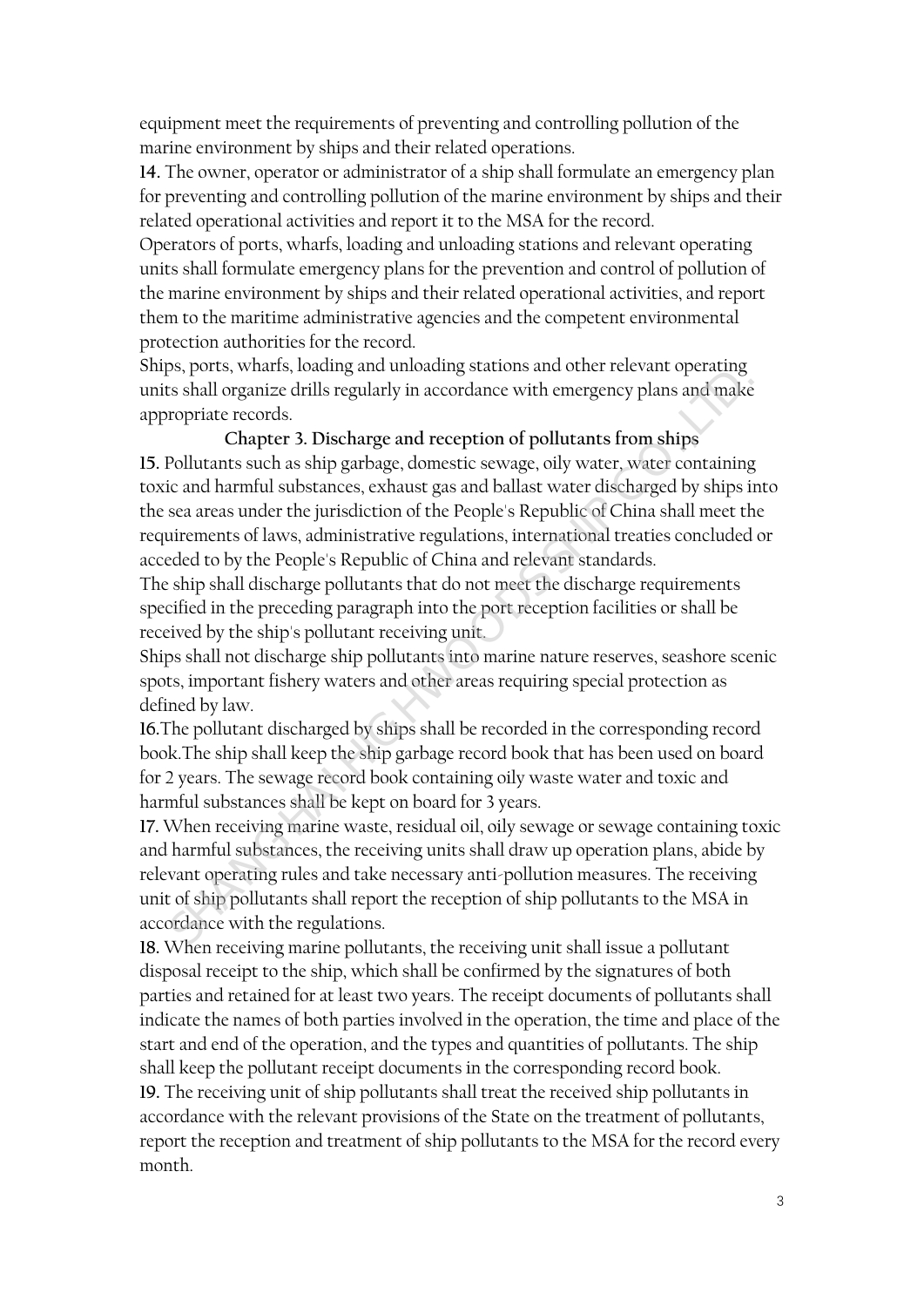**Chapter 4 Pollution prevention and control of ship related activities 20.** Those engaged in ship clearing, tank washing, oil supply and acceptance, loading and unloading, barging, repairing, salvaging and dismantling, contamination hazardous cargo loading, tank filling, pollution clearance operations and underwater construction by ships shall abide by relevant operating rules and take necessary safety and pollution prevention measures.

Personnel engaged in the operational activities specified in the preceding paragraph shall have relevant professional knowledge and skills in safety and pollution prevention.

**21.** If a ship fails to meet the requirements for proper loading of contaminated hazardous cargo, it shall not carry contaminated hazardous cargo, nor shall the wharf or loading and unloading station carry out loading operations for it.

The list of pollution hazardous goods is published by the MSA.

**22.** The carrier, cargo owner or agent of a vessel carrying pollution hazardous goods into or out of a port shall apply to the maritime administrative agency for approval before it can enter or leave the port or stop in transit.

**23.** Ships carrying hazardous pollution cargo shall carry out loading and unloading operations at wharfs and loading and unloading stations with corresponding safety handling and pollutant handling capabilities announced by the maritime administrative agencies.

**24.** The owner or agent of the cargo shall ensure that the package and label of the cargo are in conformity with the relevant safety and pollution prevention regulations when delivering the pollution-hazardous cargo on board the ship, and shall accurately indicate the technical name, number, category (nature), quantity, matters needing attention and emergency measures of the cargo on the transport document. If the owner or agent of the cargo delivers the cargo whose pollution hazard is unknown to the ship, he shall entrust the relevant technical institutions to carry out the hazard assessment, clarify the hazard nature of the cargo and the relevant safety and pollution prevention requirements before delivery to the ship. and the comparison of the cargo of the MSA considered and the provision of the provision of the provision of the MSA. The carrier, cargo owe out of a vessel carrying pollution hazardous goods or out of a prot of a verst of

**25.** If the MSA considers that the pollution hazardous goods delivered to the ship should be declared but not declared, or the contents declared do not conform to the actual situation, it may examine them by open-boxes or other means in accordance with the provisions of the competent department of transportation under the State Council.

When a maritime administrative agency inspects contaminated hazardous goods, the owner or agent of the goods shall be present, and be responsible for the removal of the goods, the opening and sealing of the packaging of the goods. If the MSA deems it necessary, it may conduct inspection, reinspection or withdrawal of samples, and the relevant units and individuals shall cooperate.

**26.** The carrier, cargo owner or agent of a ship carrying out barge operations on hazardous goods contaminated by bulk liquids shall apply to the MSA, inform the place of operation, and attach materials such as barge operation scheme, operation procedures and pollution prevention measures.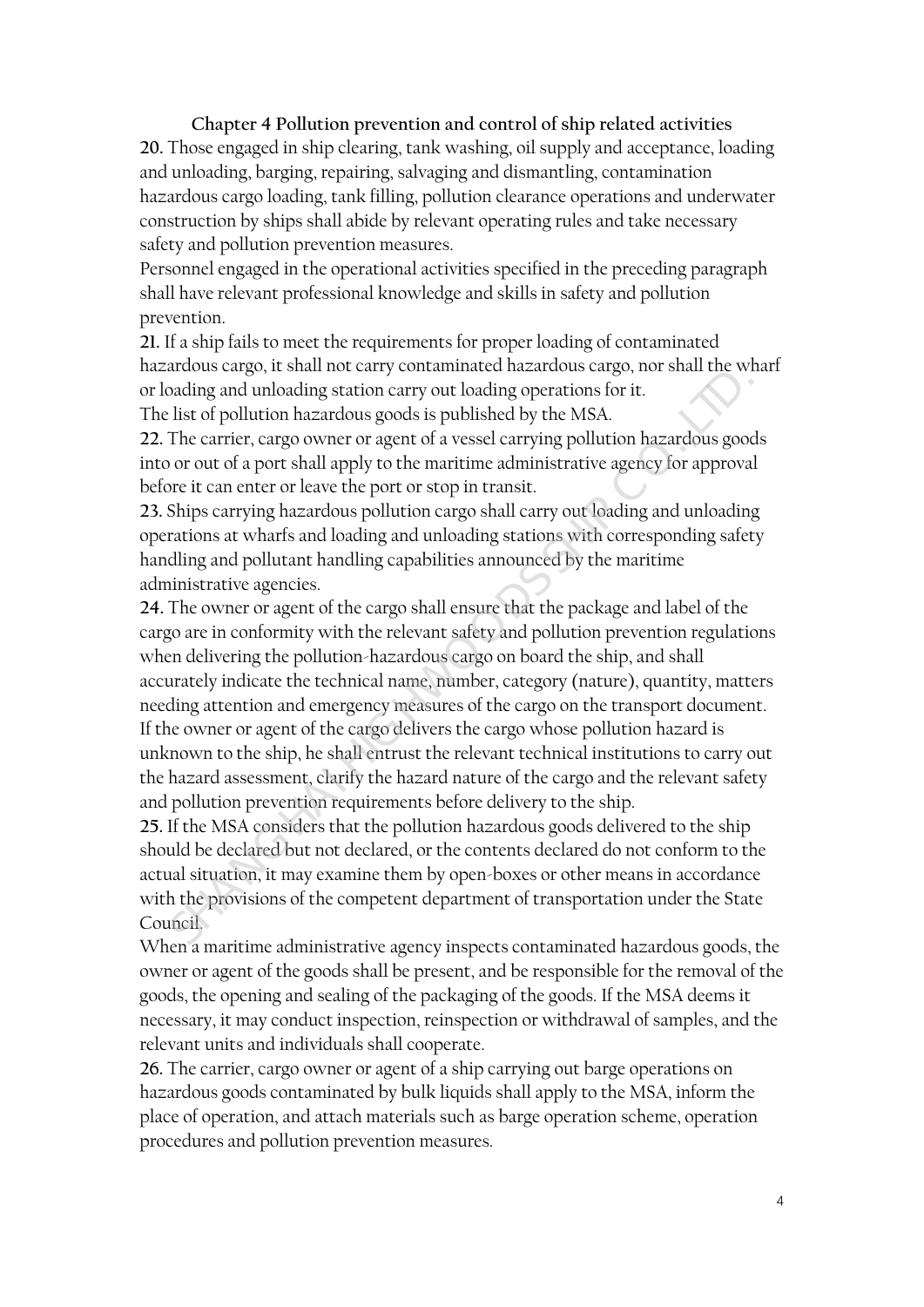The MSA shall make a decision on whether to grant or not to grant permission within two working days from the date of accepting the application. If a decision cannot be made within two working days, it may be extended by five working days with the approval of the person in charge of the maritime administration.

**27.** The units that have obtained the qualification of ship oil supply for operation according to law shall be filed with the MSA. MSA shall supervise and inspect the operation of oil supply and acceptance of ships. If they find that they do not meet the requirements of safety and pollution prevention, they shall stop them.

**28.** The ship fuel supplier shall fill in the fuel supply and BDN truthfully and provide the ship with the fuel supply and BDN and fuel samples.

Ships and ship fuel suppliers shall keep fuel supply and BDN for three years and fuel samples for one year.

**29.** The location of ship repair and water dismantling should conform to environmental functional zoning and marine functional zoning.

**30.** Before the ship dismantling operation, the unit engaged in ship dismantling shall dispose of the residues and wastes on the ship, refuel the oil stored in the oil tank (cabinet), and carry out the work of ship clearance, tank washing and explosion detection.

Units engaged in ship dismantling shall promptly clean up the site of ship dismantling and dispose of the pollutants produced by ship dismantling in accordance with the relevant provisions of the State. It is forbidden to carry out ship dismantling operation by means of beach washing.

**31.** Ships are prohibited from transferring hazardous wastes through inland waters and territorial waters of People's Republic of China.

For the transfer of hazardous wastes in other sea areas under the jurisdiction of the People's Republic of China, the written consent of the competent environmental protection department under the State Council shall be obtained in advance, and the location of the ship shall be regularly reported in accordance with the route designated by the maritime administrative agency. ples for one year.<br>The location of ship repair and water dismantling shall onform to<br>irommental functional zoning and marine functional zoning.<br>Hefore the ship dismantling operation, the unit rangaged in ship dismantling s

**32.** Dumping of wastes into the ocean should be recorded truthfully. After returning to Hong Kong, a written report shall be submitted to the maritime administrative organ at the port of departure.

**33.** Ships carrying dangerous goods contaminated by bulk liquids and other ships with a gross tonnage of more than 10,000 tons shall sign ship pollution clearnup agreements with Ship Pollution Response units in accordance with the relevant technical specifications of the State before operation or before entering or leaving ports, so as to clarify the rights and obligations of both parties in pollution cleanup after oil spill accidents.

The Ship pollution Response units that sign the pollution cleanup agreement with the ship operator shall carry out the oil spill response in time in accordance with the agreement after the ship pollution accident occurs.

**Chapter 5 Emergency disposal of ship pollution accidents**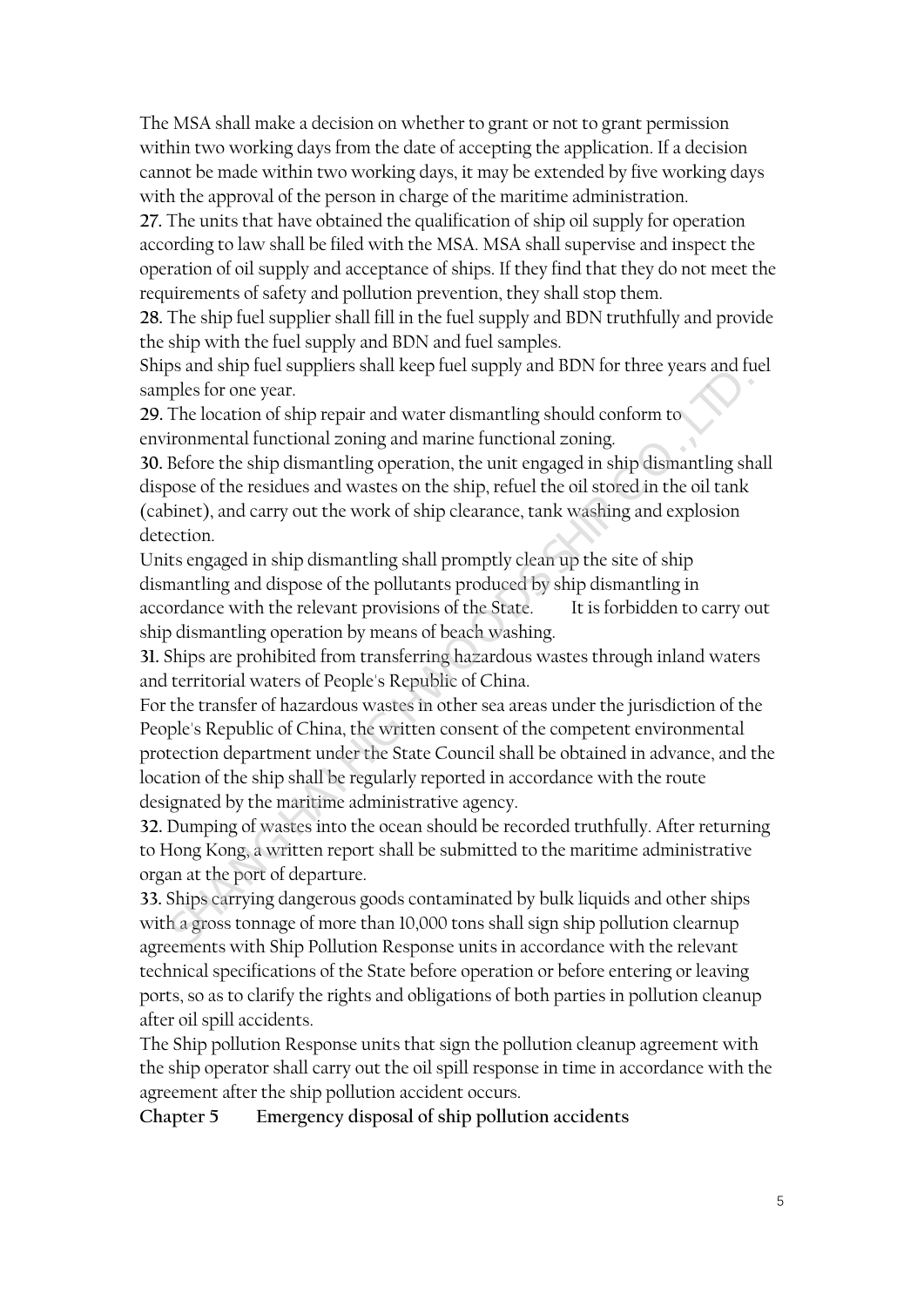**34.** The term "ship pollution accidents" as mentioned in these Regulations refers to marine environmental pollution accidents caused by the leakage of oil, oil mixtures and other toxic and harmful substances from ships and their related operations. **35.**The pollution accidents of ships are classified into the following levels:

1) A particularly serious ship pollution accident refers to a ship pollution accident that spills more than 1000 tons of oil or causes direct economic losses of more than 200 million yuan.

2) Major ship pollution accidents refer to ship pollution accidents in which oil spills between 500 tons and 1000 tons, or direct economic losses between 100 million yuan and 200 million yuan.

3) The larger ship pollution accident refers to the ship pollution accident that the oil spill between 100 tons and 500 tons or causes direct economic losses between 50 million yuan and 100 million yuan.

4) General ship pollution accidents refer to ship pollution accidents where oil spills are less than 100 tons or direct economic losses are less than 50 million yuan. **36.** If a ship has a pollution accident in the sea area under the jurisdiction of the People's Republic of China, or if a pollution accident occurs outside the sea area under the jurisdiction of the People's Republic of China, or may cause pollution in the sea area under the jurisdiction of the People's Republic of China, it shall immediately start corresponding emergency plans, take measures to control and eliminate pollution, and take measures to control and eliminate pollution, as well as Management report. If hetween 100 tons and 500 tons or causes direct economic losses between 30<br>ion yuan and 100 million yuan.<br>Seneral ship pollution accidents where oil spills<br>ion yuan and 100 million yuan.<br>It as ship pollution accidents re

If it is found that ships and their related operations may cause pollution to the marine environment, ships, wharfs and loading and unloading stations shall take corresponding emergency measures immediately and report to the relevant maritime administrative agencies nearby. The maritime administrative organ receiving the report shall immediately verify the relevant information and report it to the maritime administrative organ at a higher level or to the competent department of transportation under the State Council, as well as to the local people's government at or above the municipal level with the coastal districts.

**37.**The report of ship pollution accident shall include the following contents:

1) The name, nationality, call sign or serial number of the ship;

2) The name and address of the owner, operator or manager of the ship;

3) The time and place of the accident and related meteorological and hydrological conditions;

4) A preliminary judgement of the cause of an accident or the cause of an accident.

5) The types, quantities and loading locations of pollutants on ships are outlined.

6) Degree of pollution

7) Pollution control, removal measures, pollution control and rescue requirements that have been taken or are to be taken;

8) Other matters that should be reported by the transportation and transportation department under the State Council.

If a new situation occurs after a report on a ship's pollution accident is made, the ship and the relevant unit shall make a timely report.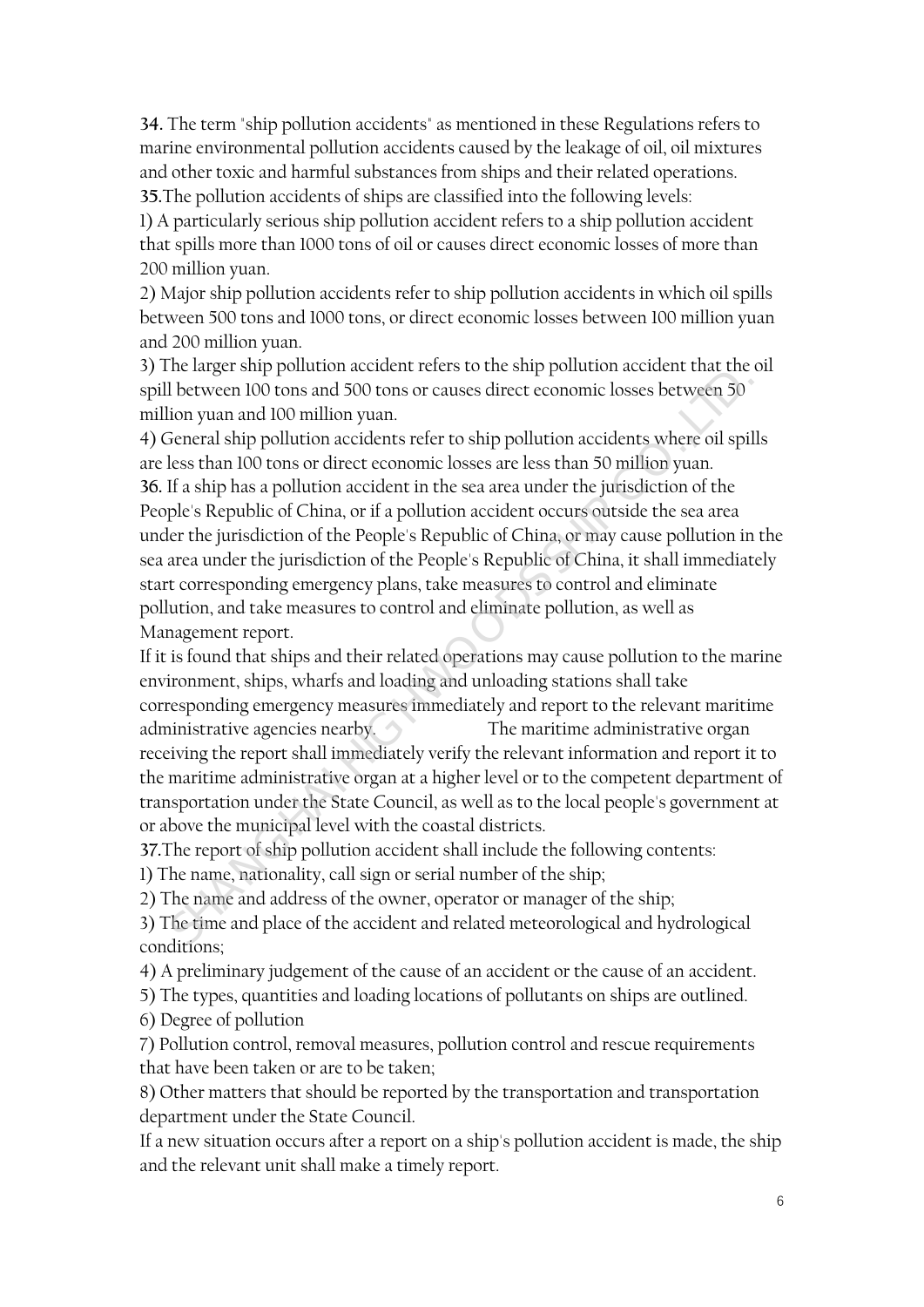**38.** In the event of a particularly serious ship pollution accident, the State Council or the competent department of transportation under the State Council are authorized to establish an emergency command body for accidents.

In case of a major ship pollution accident, the people's governments of the relevant provinces, autonomous regions and municipalities directly under the Central Government shall, in conjunction with the maritime administrative organs, establish an emergency command organ for accidents.

In case of major ship pollution accidents and general ship pollution accidents, the municipal people's governments of the districts concerned shall, in conjunction with the maritime administrative organs, establish emergency command organs for accidents.

Departments and units concerned shall, under the unified organization and command of the accident emergency command organ, carry out corresponding emergency disposal according to the division of labor in the emergency plan.

**39.**If a ship is in danger of sinking in an accident, the crew shall close all the valves of the cargo hold (cabinet) and oil tank (cabinet) piping as far as possible before leaving the ship, block the ventilation holes of the cargo hold (cabinet) and oil tank (cabinet).

If a ship sinks, the owner, operator or administrator of the ship shall timely report to MSA the nature, quantity, type and loading location of the ship's fuel oil, polluting hazardous goods and other pollutants, and take timely measures to remove them. 40. If a ship pollution accident or sinking of a ship may cause pollution in the sea areas under the jurisdiction of the People's Republic of China, the local people's governments and MSA may, in accordance with the needs of emergency disposal, requisition vessels of relevant units or individuals, as well as facilities, equipment and equipment for pollution prevention and control. Relevant units and individuals shall cooperate with. atternetts and units concerned shall, under the unified organization and comma<br>atternetts and units concerned shall, under the unified organization and comma<br>accochance accochange to the division of labor in the emergency

The requisitioned ships and pollution prevention facilities, equipment, equipment and other materials shall be returned in time after they have been used up or the emergency disposal work has been completed. Compensation shall be given to ships and pollution prevention facilities, equipment, equipment and other materials that have been requisitioned or destroyed or lost after requisition.

**41.**In case of ship pollution accidents, MSA may take such necessary measures as clearance, salvage, towing, pilotage and barge clearance to mitigate pollution damage. Relevant expenses shall be borne by vessels and relevant operating units that cause marine environmental pollution.

Ships that need to bear the expenses specified in the preceding paragraph shall pay the relevant expenses or provide corresponding financial guarantees before sailing. **42.**The degreasing agents used in dealing with ship pollution accidents shall conform to the relevant national standards.

**Chapter 6 Investigation and Treatment of Marine Pollution Accidents 43.**The investigation and treatment of ship pollution accidents shall be carried out in accordance with the following provisions: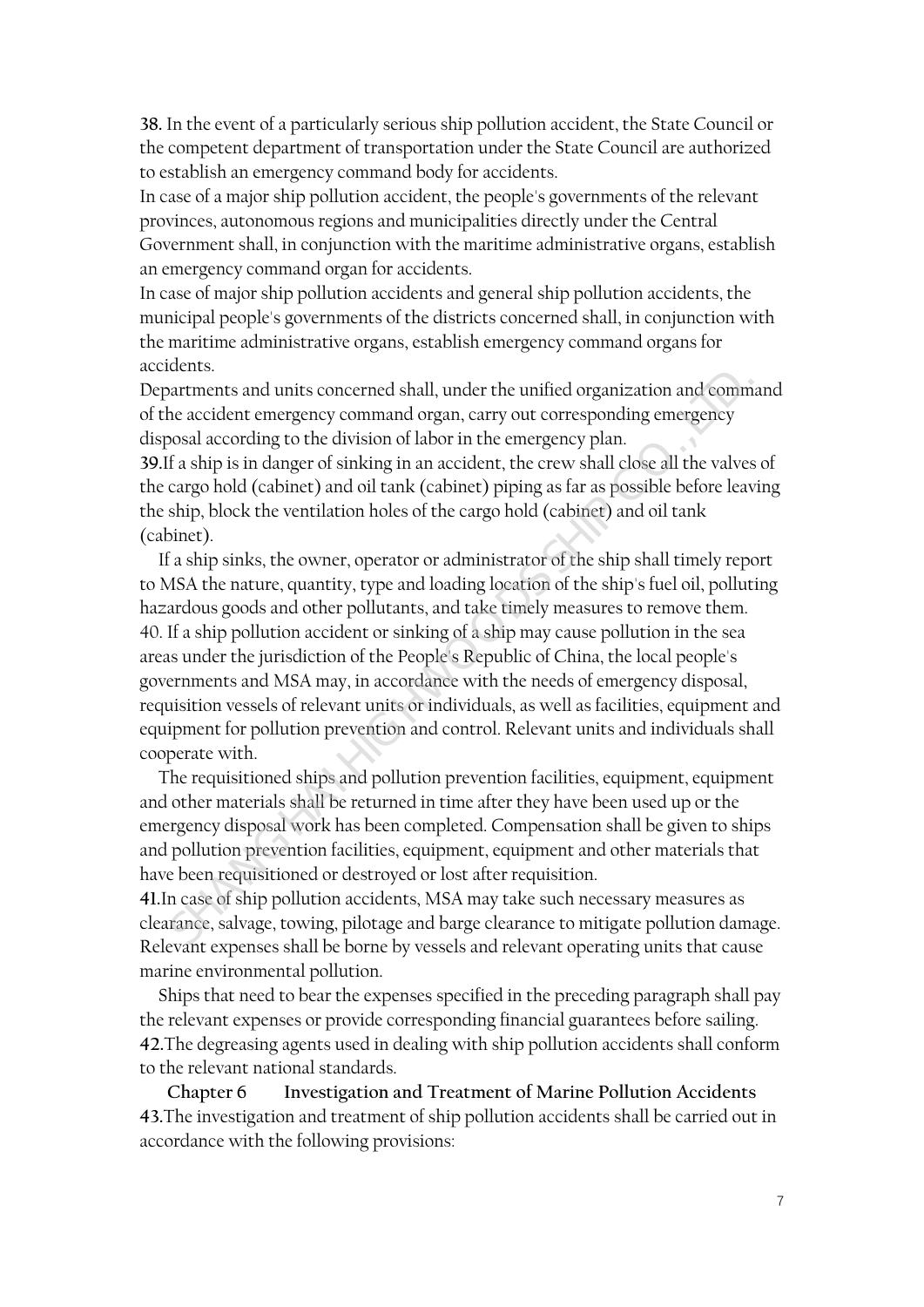(1) Particularly serious ship pollution accidents shall be investigated and dealt with by the State Council or the competent department of transportation under the State Council authorized by the State Council.

(2) Major ship pollution accidents shall be investigated and dealt with by the State Maritime Administration.

(3) Large ship pollution accidents and general ship pollution accidents shall be investigated and dealt with by MSA at the place where the accident occurred. If a ship pollution accident causes damage to fisheries, the competent fishery authorities shall be involved in the investigation and treatment; if damage is caused to the waters of military ports, the competent military departments concerned shall be involved in the investigation and treatment.

**44.** In the event of a ship pollution accident, the organ organizing the investigation and treatment of the accident or MSA shall promptly, objectively and impartially carry out the accident investigation, investigate the accident scene, inspect the relevant ships, inquire the relevant personnel, collect evidence and find out the cause of the accident. In the event of a ship pollution accident, the organ organizing the investigation treatment of the accident or MSA shall promptly, objectively and impartially yout the accident investigation, investigate the accident scene

**45.**Depending on the need of accident investigation and handling, the organ organizing accident investigation and handling or the maritime administrative organ may temporarily withhold relevant certificates, documents and materials; if necessary, it may prohibit ships from leaving the port or order them to stop sailing, change sailing, stop working until they are temporarily detained.

**46.**When organs or MSA organizing accident investigation and handling conduct accident investigation, the parties to the ship pollution accident and other relevant personnel shall truthfully reflect the situation and provide information, and shall not forge, conceal or destroy evidence or obstruct investigation and evidence collection in other ways.

**47.**The organ that organizes the investigation and handling of accidents or the MSA shall, within 20 working days from the end of the investigation of accidents, prepare a certificate of accidental determination and serve it to the parties concerned. The certificate of accidental determination shall specify the basic situation of the accident, the cause of the accident and the liability for the accident.

**Chapter 7 Compensation for damage caused by ship pollution accident 48.**Those responsible for causing damage to marine environmental pollution shall eliminate the harm and compensate for the loss; if the damage to marine environmental pollution is caused solely by the intent or negligence of a third party, the third party shall eliminate the harm and assume the liability for compensation. **49.** Under one of the following circumstances, if pollution damage to the marine environment is still unavoidable after timely and reasonable measures are taken, it shall be exempted from liability:

(1) War;

(2) Irresistible natural disasters;

(3) The competent authorities responsible for lighthouses or other navigational aids, negligence or other negligent acts in the performance of their duties.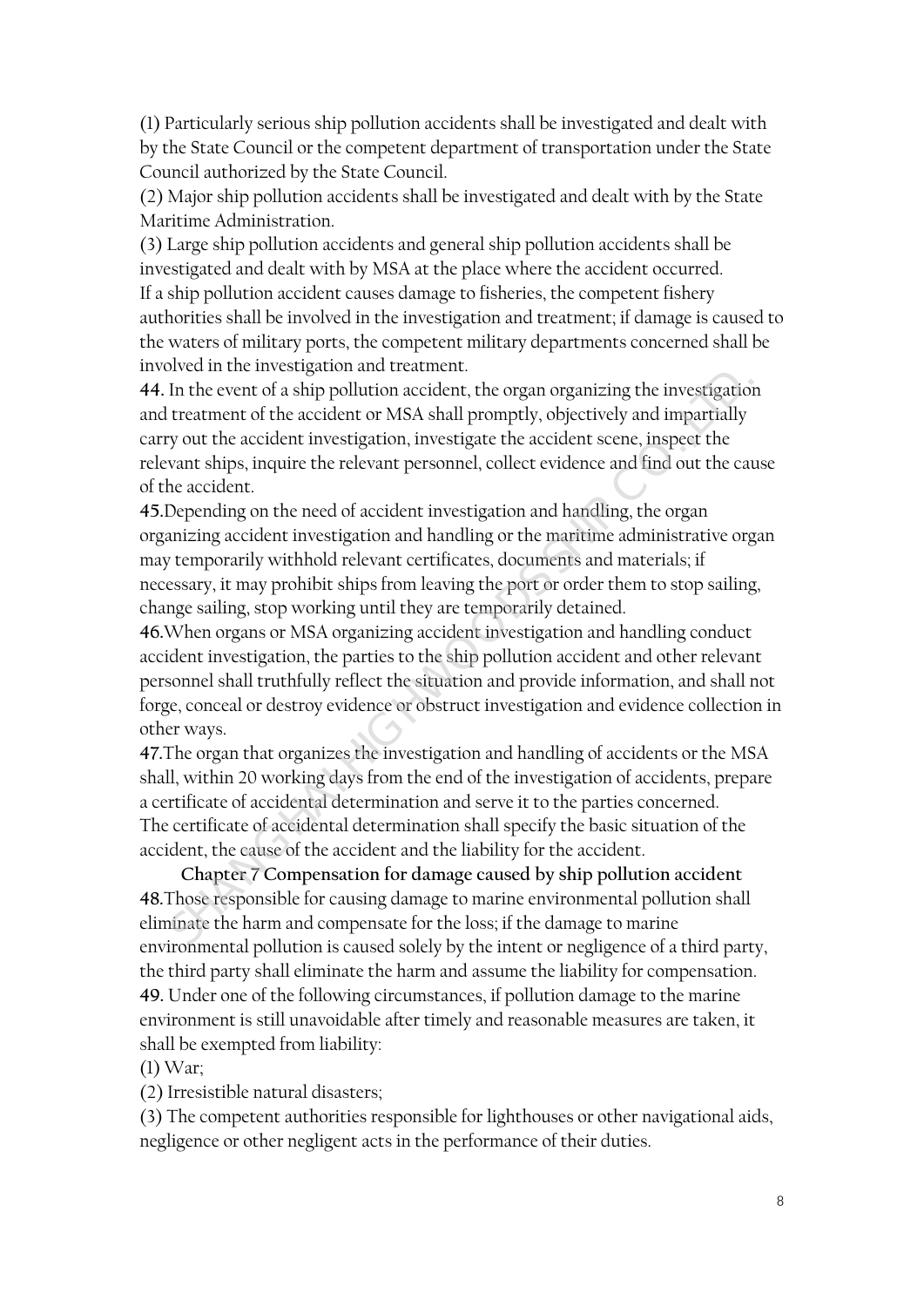**50.**The limitation of compensation for ship pollution accidents shall be implemented in accordance with the provisions of the Maritime Law of the People's Republic of China on limitation of liability for maritime claims. However, if the pollution of the sea areas under the jurisdiction of the People's Republic of China is caused by the persistent oil substances in bulk carried by ships, the compensation limit shall be implemented in accordance with the provisions of the relevant international treaties concluded or acceded to by the People's Republic of China.

The term "persistent oil substances" as mentioned in the preceding paragraph refers to any persistent hydrocarbon mineral oil.

**51.** The owner of a ship sailing in the waters under the jurisdiction of the People's Republic of China shall, in accordance with the provisions of the competent department of transportation under the State Council, insure the ship against civil liability for oil pollution damage or obtain corresponding financial guarantees. However, ships carrying non-oil substances below 1000 gross tons are excluded. The amount of civil liability insurance or financial guarantee obtained by the shipowner shall not be less than the limit of compensation for oil pollution stipulated in the Maritime Law of the People's Republic of China and the relevant international treaties concluded or acceded to by the People's Republic of China.

**52.** If a Chinese-nationality ship has been insured for oil pollution damage civil liability insurance or has obtained financial guarantee in accordance with the provisions of Article 51 of these Regulations, the owner of the ship shall apply to the maritime authority of the port of registry for oil pollution treatment on the basis of the certificate of nationality of the ship, the contract of insurance for oil pollution damage civil liability of the ship or the certificate of financial guarantee. Certificate of Civil Liability Insurance for Damage or Certificate of Financial Guarantee. **53.** In case of oil pollution accidents on ships, the State shall organize relevant units to carry out emergency disposal and clean up the necessary expenses incurred by pollution, shall give priority to compensation in compensation for oil pollution damage on ships. attement of transportation under the State Council, insure the ship against civil<br>dity for oil pollution damage or obtain corresponding financial guarantees.<br>wever, ships carrying non-oil substances below 1000 gross tons a

**54.** Owners or agents of cargo receiving persistent oil cargo transported by sea in waters under the jurisdiction of the People's Republic of China shall pay compensation funds for oil pollution damage from ships.

Specific measures for the collection, use and management of compensation funds for oil pollution damage from ships shall be formulated by the financial department of the State Council in conjunction with the competent department of transportation under the State Council.

The State establishes the Management Committee of the Compensation Fund for Oil Pollution Damage from Ships, which is responsible for dealing with such matters as compensation of the Compensation Fund for Oil Pollution Damage from Ships. The Management Committee of Marine Oil Pollution Damage Compensation Fund is composed of the relevant administrative organs and the main cargo owners who pay the Marine Oil Pollution Damage Compensation Fund.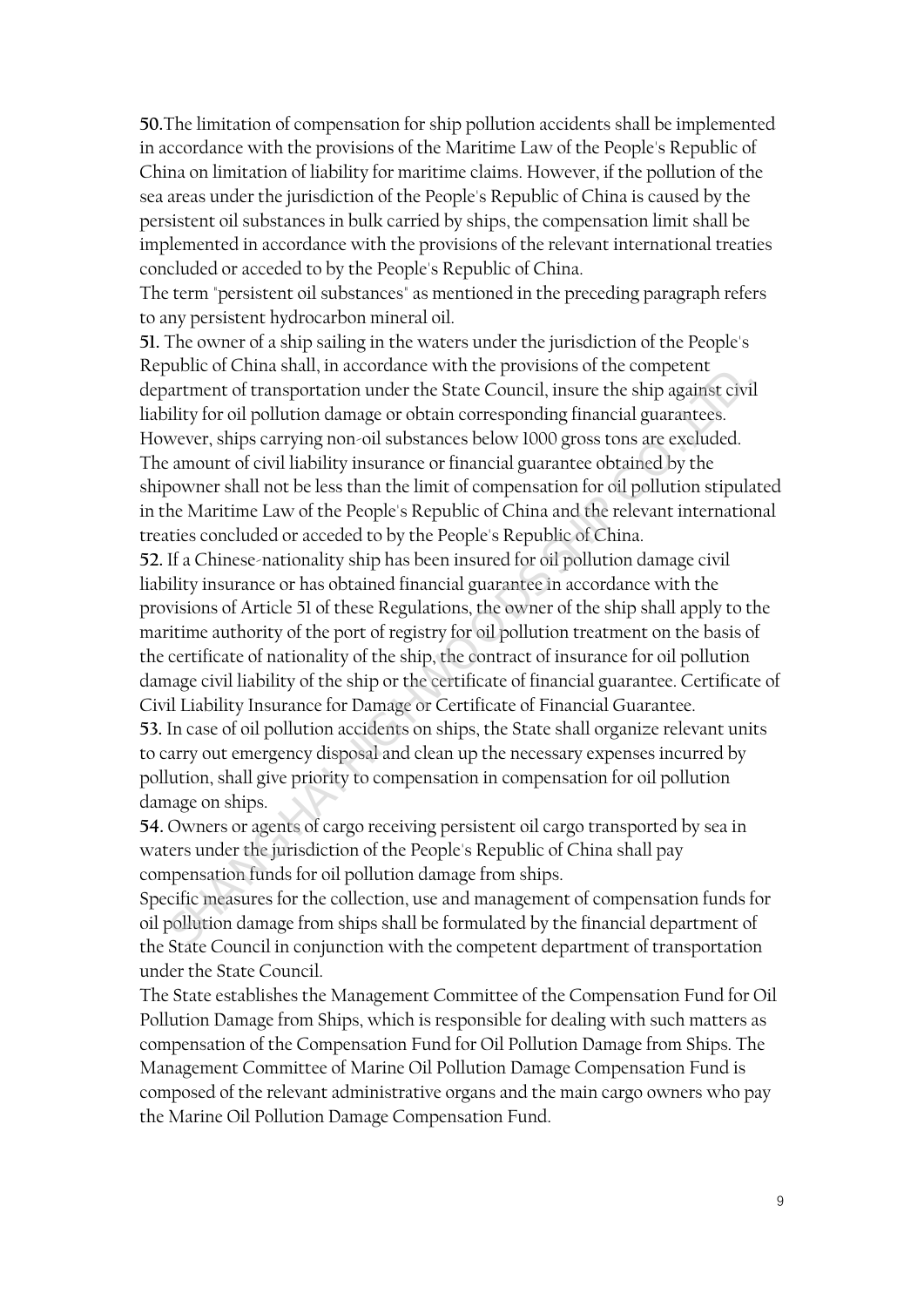**55.** In the case of disputes over compensation for damage caused by ship pollution accidents, the parties concerned may request the MSA to mediate, or apply to the arbitration agency for arbitration or bring a civil action to the people's court.

### **Chapter 8 Legal responsibility**

**56.** Where a ship or an operating unit violates the provisions of these Regulations, the maritime administrative agency shall order it to make corrections; if it refuses to make corrections, MSA may order it to stop its operations and forcibly unload, prohibit the vessel from entering or leaving the port, berthing or stopping in transit, or order it to stop, change its course of sailing, leave the country or sail to a designated place.

**57.** In violation of the provisions of these Regulations, if the structure of a ship does not conform to the technical norms of the State for the prevention and control of pollution of the marine environment by ships or the requirements of relevant international treaties, the maritime administrative agency shall impose a fine of not less than 100,000 yuan but not more than 300,000 yuan.

**58.** In case of any of the following violations of the provisions of these Regulations, MSA shall impose penalties in accordance with the relevant provisions of the Marine Environment Protection Law of the People's Republic of China:

(1) Where a ship has not obtained and carried with it certificates or documents for

the prevention and control of pollution of the marine environment by a ship;

(2) Ships, ports, wharfs and loading and unloading stations are not equipped with pollution prevention equipment;

(3) Ships discharging pollutants prohibited by these Regulations into the sea;

(4) If the ship fails to faithfully record the disposal of pollutants;

(5) Ships discharging pollutants into the sea beyond the standard;

(6) Those engaged in ship dismantling operations on water cause damage to marine environmental pollution.

**59.** In violation of the provisions of these Regulations, if a vessel fails to keep a vessel's pollutant disposal record on board in accordance with the provisions, or if the vessel's pollutant disposal record does not conform to the quantity of pollutants generated during the operation of the vessel, the maritime administrative agency shall impose a fine of not less than 20,000 yuan but not more than 100,000 yuan. **60.**In violation of the provisions of these Regulations, if the receiving units of ship pollutants engage in the receiving operations of ship garbage, residual oil, oily sewage and sewage containing toxic and harmful substances, fail to formulate operational plans, comply with relevant operational regulations and take necessary anti-pollution measures, the maritime administrative agencies shall impose a fine of not less than 10,000 yuan but not more than 50,000 yuan, which will result in Shanghai. If foreign environmental pollution occurs, a fine of more than 50,000 yuan and less than 250,000 yuan shall be imposed. **61.** If, in violation of the provisions of these Regulations, the receiving unit of ship pollutants fails to report the reception of ship conform to the technical norms of the State for the prevention and control of<br>tution of the marine environment by ships or the requirements of relevant<br>tution of the marine environment by ships or the requirements of relev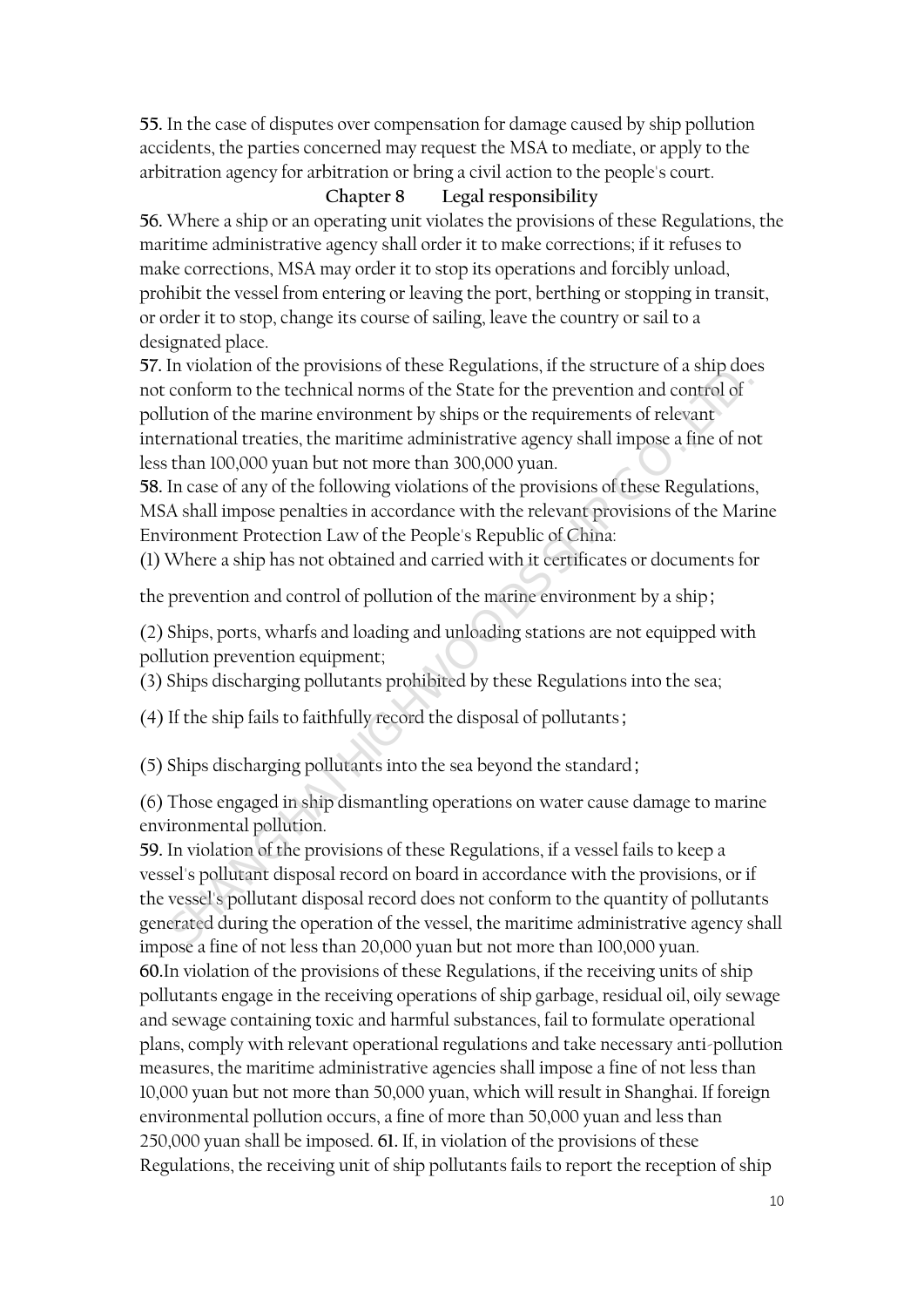pollutants to the maritime administrative organ in accordance with the provisions, or fails to issue the receipt document of pollutants to the ship in accordance with the provisions, or fails to report the reception and treatment of ship pollutants to MSA for the record in accordance with the provisions, MSA shall be responsible for it and shall impose a fine of less than 20,000 yuan.

**62.** In violation of the provisions of these Regulations, in any of the following circumstances, MSA shall impose a fine of between 2000 yuan and less than 10,000 yuan:

(1) If the ship fails to keep the receipt documents of pollutants in accordance with the regulations;

(2) If the ship's fuel supply unit fails to fill in the fuel supply and acceptance documents truthfully;

(3) The ship's fuel supplier fails to provide the fuel supply and acceptance documents and fuel samples to the ship in accordance with the regulations.

(4) Ships and ship fuel suppliers fail to keep fuel supply and acceptance documents and fuel samples in accordance with regulations.

63.In violation of the provisions of these Regulations, in any of the following circumstances, the maritime administration shall impose a fine of not less than 20,000 yuan but not more than 100,000 yuan:

(1) Ships carrying polluting hazardous goods do not meet the requirements for proper loading of polluting hazardous goods;

(2) Ships carrying hazardous pollution cargo do not carry out loading and unloading operations at wharfs and loading and unloading stations with corresponding safety handling and pollutant handling capabilities.

(3) The owner or agent of the goods fails to assess the hazards of the goods with unclear pollution hazards in accordance with the regulations.

**64.** In violation of the provisions of these Regulations and without the approval of MSA, MSA shall impose a fine of not less than 10,000 yuan but not more than 50,000 yuan on ships carrying pollution hazardous goods into or out of ports, transit stops or barge operations. uments truthfully;<br>
The ship's fuel supplier fails to provide the fuel supply and acceptance documer<br>
fuel samples to the ship in accordance with the regulations.<br>
fuel samples in accordance with regulations.<br>
Fuel samples

**65.** In violation of the provisions of these Regulations, in any of the following circumstances, the maritime administration shall impose a fine of not less than 20,000 yuan but not more than 100,000 yuan:

(1) When a ship sinks in an accident, the owner or operator of the ship fails to report to the maritime administration in time the nature, quantity, type and loading location of the fuel oil, polluting hazardous cargo and other pollutants of the ship.

(2) If a ship has sunk in an accident and the owner or operator of the ship fails to take timely measures to remove fuel oil, polluting hazardous goods and other pollutants from the ship.

**66.**In violation of the provisions of these Regulations, in any of the following circumstances, the maritime administration shall impose a fine of between 10,000 yuan and 50,000 yuan: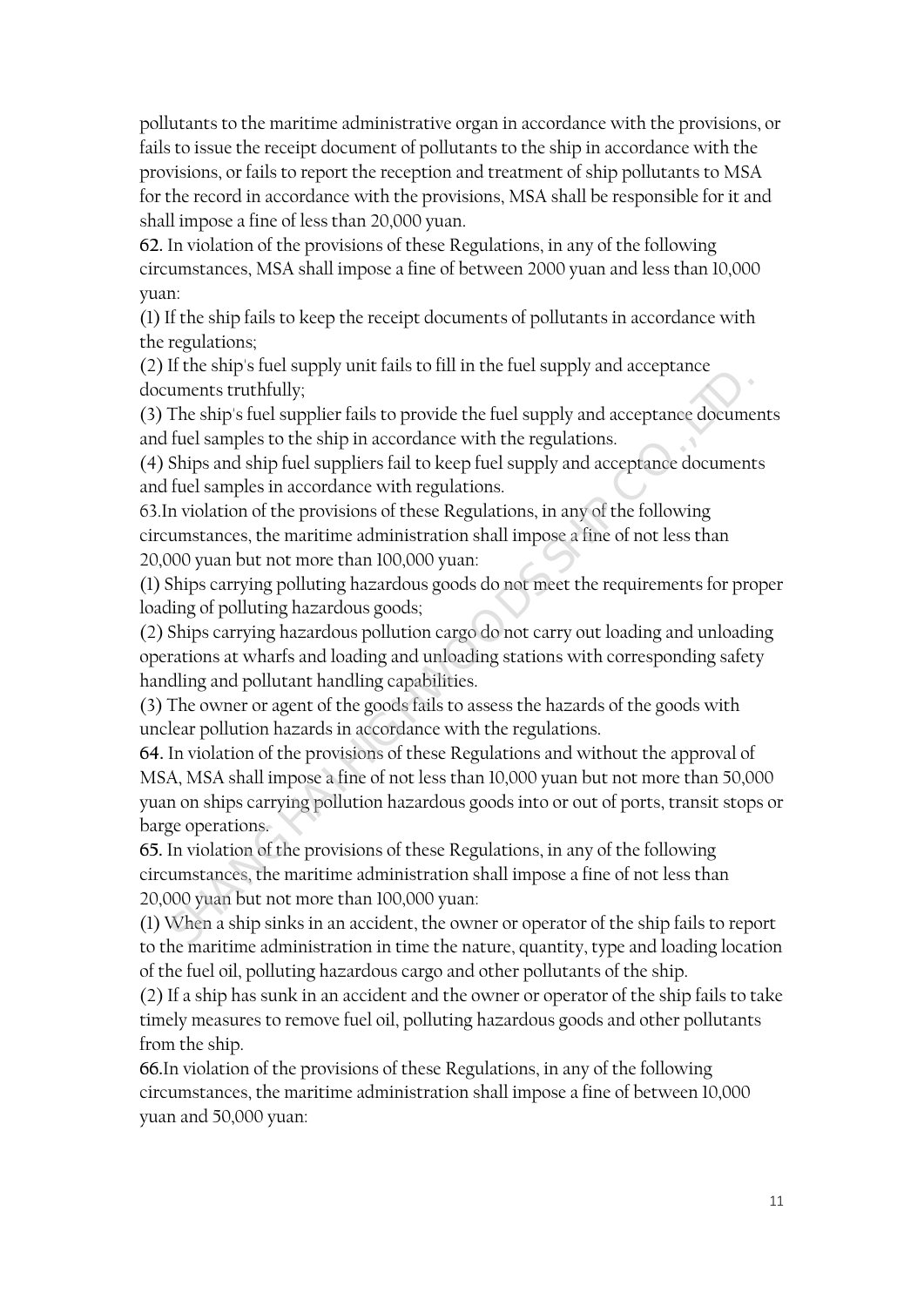(1) The operators of ships carrying dangerous goods polluted by bulk liquids and other ships with a gross tonnage of more than 10,000 tons fail to sign the pollution clearance operation agreement in accordance with the regulations.

(2) Units engaged in pollution removal operations do not conform to the relevant technical specifications of the State.

**67.** In case of a ship pollution accident in violation of the provisions of these Regulations and if the ship or the relevant operating unit fails to initiate an emergency plan immediately, the maritime administrative organ shall impose a fine of not less than 20,000 yuan but not more than 100,000 yuan on the ship or the relevant operating unit; and the maritime administrative organ shall impose a fine of not less than 10,000 yuan on the persons directly in charge and other persons directly responsible. A fine of more than 20,000 yuan or less. If the person in charge and other persons directly responsible belong to the crew, they shall be punished with temporary withholding of the competency certificate or other relevant documents for one to three months.

**68.** In case of a ship pollution accident in violation of the provisions of these Regulations, if the ship or the relevant operating unit fails to report or fails to report the accident, MSA shall impose a fine of not less than 50,000 yuan but not more than 250,000 yuan on the ship or the relevant operating unit; and for the persons directly responsible and other persons directly responsible, MSA shall impose a fine of not less than 10,000 yuan. A fine of less than 50,000 yuan. If the person in charge and other persons directly responsible belong to the crew, they shall be punished with temporary withholding of the competency certificate or other relevant documents for three to six months. Where an accident is concealed or falsely reported, a fine of not less than 250,000 yuan but not more than 500,000 yuan shall be imposed on the ship or the relevant operating unit by the maritime administrative organ, and a fine of not less than 50,000 yuan but not more than 100,000 yuan shall be imposed on the directly responsible persons in charge and other directly responsible persons by the maritime administrative organ. If the person in charge directly responsible and other persons directly responsible belong to the crew, they shall also be punished by revoking the competency certificate or other relevant documents. onsible. A fine of more than 20,000 yuan or less. If the person in charge and other shoms directly responsible belong to the crew, they shall be punished with some directly responsible belong to the crew, they shall be pun

69. In case of violating the provisions of these Regulations and failing to use degreasing agents in accordance with the standards prescribed by the State, MSA shall impose a fine of not less than 10,000 yuan but not more than 50,000 yuan on the ship or the user.

**70.** If, in violation of the provisions of these Regulations, the parties to a ship pollution accident and other relevant personnel fail to truthfully report the situation and provide information to the organ organizing the investigation and handling of the accident or MSA, forge, conceal or destroy evidence, or otherwise obstruct the investigation and collection of evidence, MSA shall handle the case at least 10,000 yuan and 50,000 yuan. The following fine.

**71.** In violation of the provisions of these Regulations, if the owner of a ship commits any of the following circumstances, he shall be ordered by the maritime administration to make corrections and may be fined not more than 50,000 yuan; if he